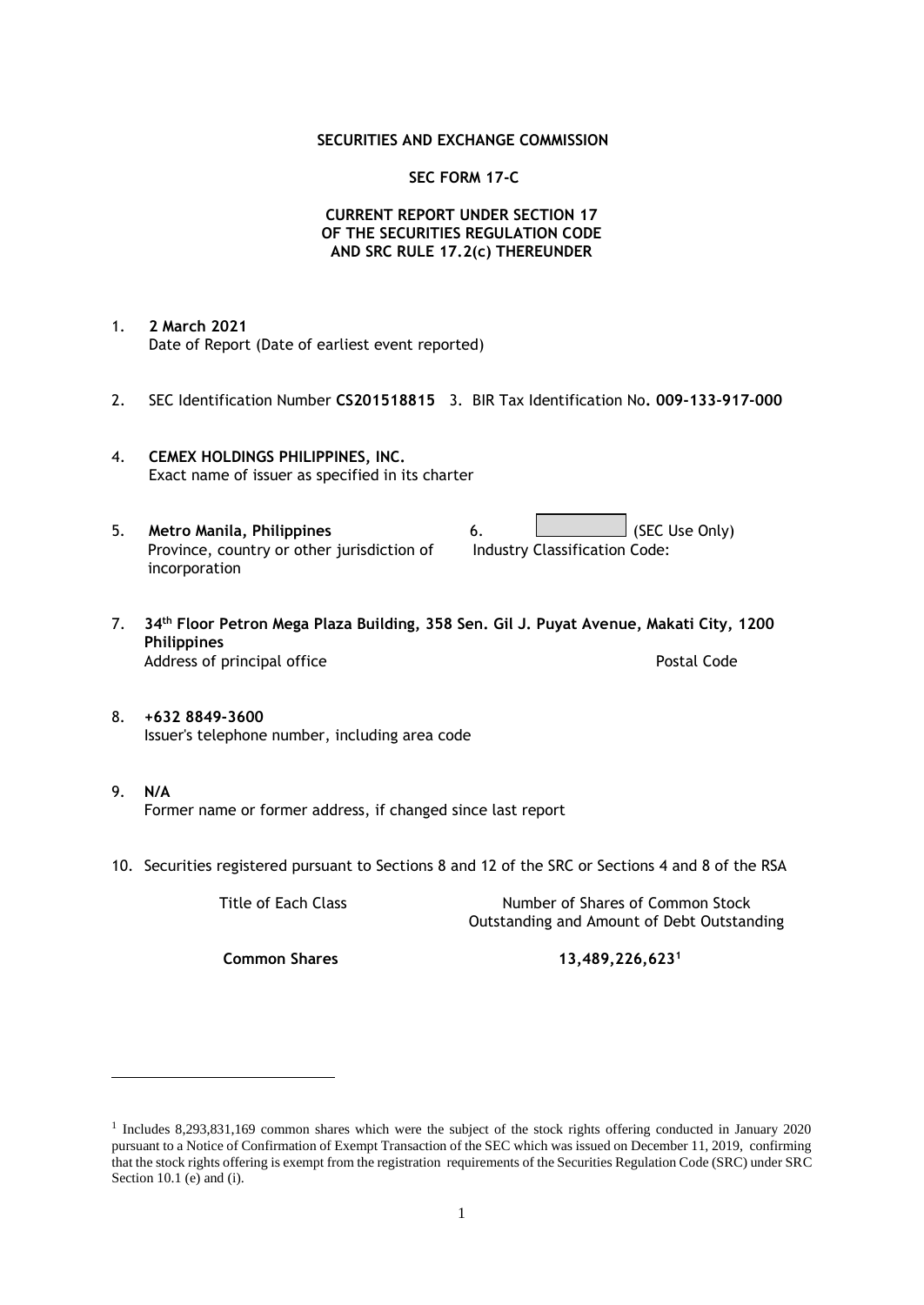11. Indicate the item numbers reported herein: **Item 9 - Other Events**

**CEMEX HOLDING PHILIPPINES, INC. ("CHP") reports on the use of proceeds realized from the Stock Rights Offering (SRO) of 8,293,831,169 common shares of CHP that was conducted in**  Based on the Offer Price of £1.54 per share, the total proceeds from the SRO **amounted to P12,772,500,000.26.** 

**The following costs and expenses were disbursed/charged today against the SRO proceeds:**

| USE OF PROCEEDS/PURPOSE                                                                     | <b>AMOUNT</b> (in<br>Pesos) |
|---------------------------------------------------------------------------------------------|-----------------------------|
| Costs and expenses associated with the SOLID Cement plant<br>expansion project <sup>1</sup> | 5,438,587.00                |

<sup>1</sup>*Funded through advances made by CHP to Solid Cement Corporation ("SOLID") under the Revolving Master Loan Facility Agreement dated 3 March 2020 entered into between CHP, as lender, and SOLID, as borrower*

## **SIGNATURES**

Pursuant to the requirements of the Securities Regulation Code, the issuer has duly caused this report to be signed on its behalf by the undersigned hereunto duly authorized.

**CEMEX HOLDINGS PHILIPPINES, INC. 2 March 2021 Issuer Community Community Community** Community Community Community Community Community Community Community Comm

launete sui de seu

 **Jannette Virata Sevilla Compliance Officer**